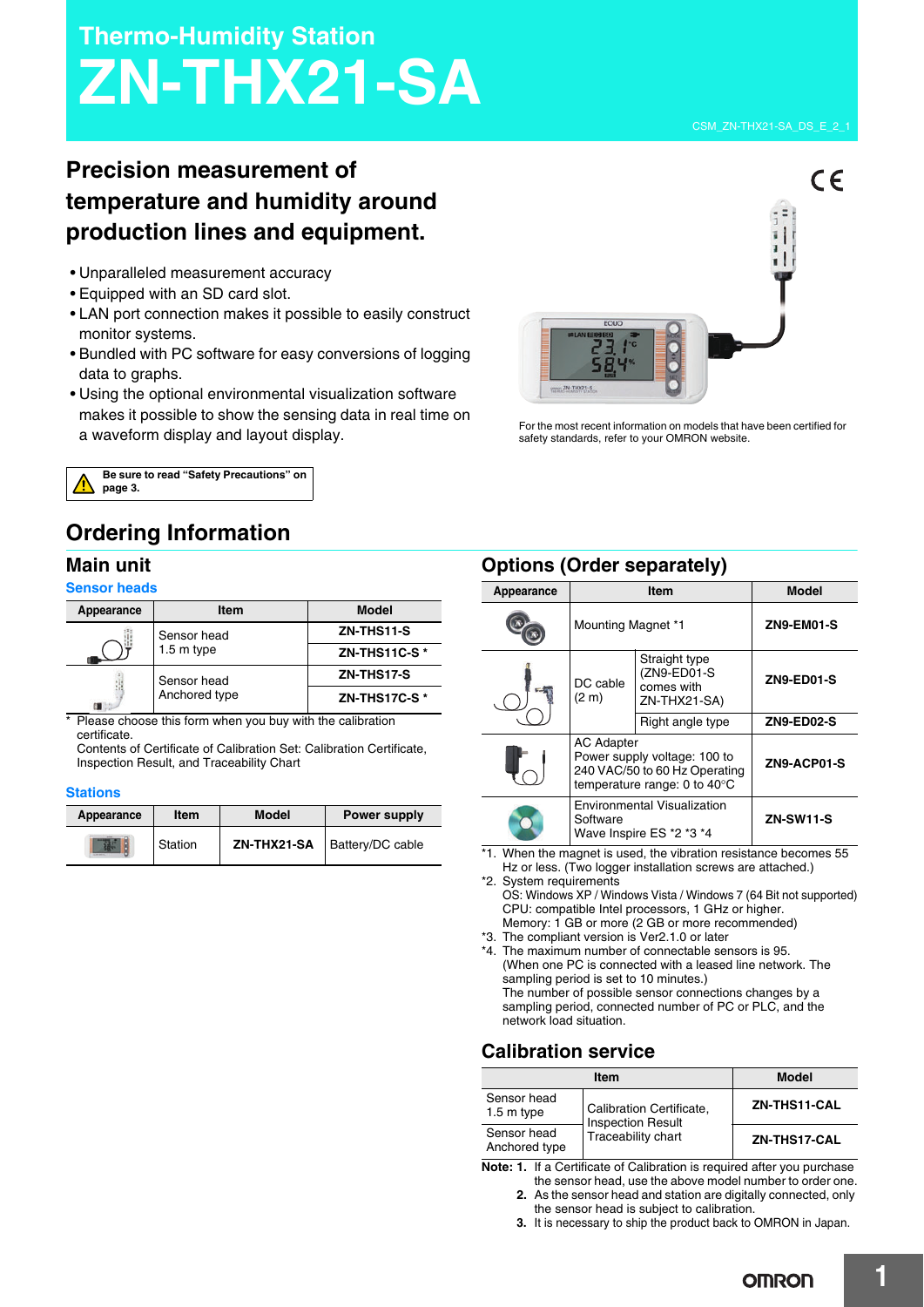### **Ratings and Specifications**

### **Sensor head**

| <b>Model</b>                |                              | $1.5m$ type                                                  |                                                                      | <b>Anchored type</b>                                                               |                                                                      |
|-----------------------------|------------------------------|--------------------------------------------------------------|----------------------------------------------------------------------|------------------------------------------------------------------------------------|----------------------------------------------------------------------|
|                             |                              |                                                              |                                                                      |                                                                                    |                                                                      |
| <b>Item</b>                 |                              | ZN-THS11-S                                                   | ZN-THS11C-S                                                          | ZN-THS17-S                                                                         | ZN-THS17C-S                                                          |
| <b>Temperature</b>          | <b>Measurement range</b>     | $-25$ to 60 $\degree$ C                                      |                                                                      | 0 to $60^{\circ}$ C                                                                |                                                                      |
|                             | <b>Measurement precision</b> | $\pm 0.3$ °C (at 25)                                         |                                                                      |                                                                                    |                                                                      |
|                             | <b>Resolution</b>            | $0.1^{\circ}$ C                                              |                                                                      |                                                                                    |                                                                      |
| <b>Relative</b><br>humidity | <b>Measurement range</b>     | 0% to 99%                                                    |                                                                      | 20% to 85%                                                                         |                                                                      |
|                             | <b>Measurement precision</b> | $\pm 2.5\%$ (at 25, 10 to 85%)                               |                                                                      |                                                                                    |                                                                      |
|                             | <b>Resolution</b>            | 0.1%                                                         |                                                                      |                                                                                    |                                                                      |
| Weight (packaged)           |                              | Approx. 300 g                                                |                                                                      |                                                                                    |                                                                      |
| <b>Accessories 1</b>        |                              | Instruction sheet, Mounting screw (M3 $\times$ 8) $\times$ 1 |                                                                      | Instruction sheet, Mounting screw (M3 $\times$ 8) $\times$ 1, Caps to secure cable |                                                                      |
| <b>Accessories 2</b>        |                              |                                                              | Calibration Certificate.<br>Inspection Result,<br>Traceability chart | ---                                                                                | Calibration Certificate.<br>Inspection Result,<br>Traceability chart |

**Note: 1.** As performance may deteriorate through the adhesion of impurities or contaminants in the environment on the sensor surface, calibration is recommended once a year.

2. When ZN-THS1 $\square$  S is exposed over a long period of time at a high humidity of 80% or higher, the humidity measurement value may be offset. In that case, expose the product at room temperature and humidity for 24 hours prior to use.

**3.** When ZN-THS1<sup> $\Box$ </sup>S is transferred rapidly between the places where temperature difference is large, condensation may occur on the sensor surface. In that case, the ZN-THS1<sup>1</sup>S may not work properly.

**5.** To avoid deterioration of sensor, avoid storing the product under high temperature and high humidity for a long period of time.

**6.** Please don't use the product in the environment to which organic chemistry material disperses.

#### **Station**

| <b>Model</b><br><b>Item</b>     | ZN-THX21-SA                                                                                                                                                                                                                                 |  |
|---------------------------------|---------------------------------------------------------------------------------------------------------------------------------------------------------------------------------------------------------------------------------------------|--|
| Sensor that can be connected    | Thermo-Humidity Sensor Head (ZN-THS <sup>II</sup> -S)                                                                                                                                                                                       |  |
| <b>Display</b>                  | LCD 7-segment 5-digit 2-step display, auxiliary information indicator display                                                                                                                                                               |  |
| <b>Measurement interval</b>     | 10 s, 20 s, 30 s, 1 min, 2 min, 5 min, 10 min, 20 min, 30 min, 1 h                                                                                                                                                                          |  |
| <b>Calculation function</b>     | Instantaneous value, maximum value, minimum value, average value                                                                                                                                                                            |  |
| <b>Operating mode</b>           | Network connection mode, sleep mode *1, air particle sensor (ZN-PD $\Box$ -S $\Box$ ) connection mode *2                                                                                                                                    |  |
| <b>Recording mode</b>           | Continue *3, ring *4                                                                                                                                                                                                                        |  |
| Alarm signal output             | Output to photocoupler (External power supply: 12 to 24 VDC, Load current: Max. 45 mA) Alarm hold setting is possible. *5                                                                                                                   |  |
| <b>Communications interface</b> | Ethernet (10BASE-T, 100BASE-TX)                                                                                                                                                                                                             |  |
| <b>Communications protocol</b>  | Socket (TCP), original protocol *6                                                                                                                                                                                                          |  |
| Internal storage device         | Internal memory: Approx. 8,500 data items *7                                                                                                                                                                                                |  |
| <b>External storage device</b>  | SD card (to save measured values and to save/read set values), Recommended SD card: HMC-SD291<br>(manufactured by OMRON) *8                                                                                                                 |  |
| Power supply voltage            | DC input: 24 VDC $\pm 10\%$ , AC adapter: 100 to 240 VAC/50 to 60 Hz, Battery: 2 AAA batteries *9                                                                                                                                           |  |
| <b>Battery life</b>             | Approx. 1 year (sleep mode)<br>Approx. 2 hours (Network connection mode, air particle sensor (ZN-PD□□-SA) connection mode)<br>Measurement interval of 10 minutes (with 2 AAA nickel metal hydride batteries, with SD card not inserted) *10 |  |
| Operating temperature range     | 0 to $60^{\circ}$ C                                                                                                                                                                                                                         |  |
| <b>Operating humidity range</b> | 20% to 85% (no condensation)                                                                                                                                                                                                                |  |
| Weight (packaged)               | Approx. 500 g                                                                                                                                                                                                                               |  |
| <b>Accessories</b>              | Instruction Sheet, Startup Guide, Utility disk (CD-ROM) *11, Alarm output connector *12,<br>DC cable (straight type), Ferrite core                                                                                                          |  |

\*1. Power saving mode. The indicator is always OFF in default setting. (Turns ON with button operation.) Network communications with host devices cannot be made.

\*2. This mode makes one-to-one network connection with Air Particle Sensor (ZN-PDCC-SC) and enables logging of the particle count value and thermal data simultaneously to the SD card. Network communications with host devices cannot be made.

\*3. Automatically writes data to the SD card when reaching the upper limit of the internal memory and keeps recording until the capacity limit of the SD card. If the SD card is not inserted when the internal memory reaches the upper limit, recording stops. (Data can be output to the SD card by pressing the button after inserting the SD card.)

\*4. This mode always records the latest measured values for the upper limit of the internal memory. (When the measured values exceed the upper limit of the internal memory, the data items will be deleted beginning with the oldest data item.)

\*5. An alarm is shown when exceeding the upper limit value or lower limit value that has been set in threshold setting mode.

\*6. A connection guidebook with instructions on connecting to OMRON PLCs is available. For more details, contact your OMRON sales representative. \*7. Air particle sensor connection mode is excluded.

\*8. If you use an SD card from another manufacturer, use an SDHC Class 4 or higher card. (You must confirm the operation of the SD card yourself.)

\*9. Nickel hydride battery and alkaline battery can be used. Manganese batteries cannot be used.

\*10. Battery life differs depending on measurement environment, sampling, operating mode, battery type or performance.

\*11. System Requirements for Enclosed PC Software (Station Utility: Setup Tool, Logging Tool, and SD Viewer ES)

OS: Windows XP / Windows Vista / Windows 7 (64 Bit not supported), CPU: compatible Intel processors, 1 GHz or higher. Memory: 1 GB or more (2 GB or more recommended), Microsoft, Windows, and Windows 7 are registered trademarks of Microsoft Corporation in the United States and/or other countries. \*12. The connector is type XW4B-02B1-H1, made by OMRON.

When the product becomes wet due to condensation, allow the product to dry in dry, room temperature environment before use. **4.** When using the ZN-THS1 $\square$  S under conditions with temperature of -20°C or less or with humidity of 90% or more, acceleration of sensor deterioration may occur.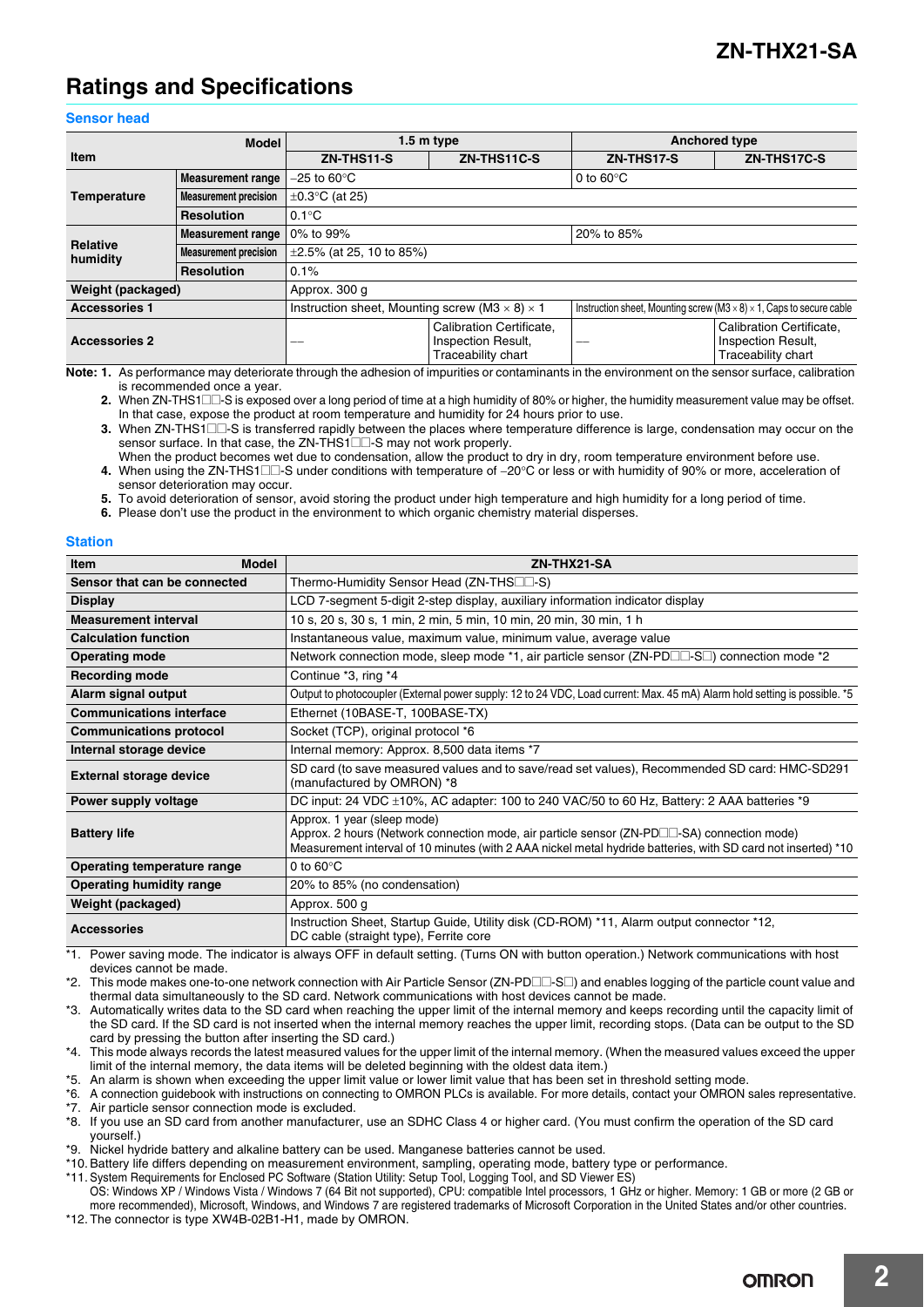### **Safety Precautions**



**safety of persons either directly or indirectly. Do not use it for such purposes.**

### **Dimensions**

### **Sensor head**

### **ZN-THS11-S**



**For technical information and product FAQs, refer to the "Technical Guide" on your OMRON website.**

**(Unit: mm) Tolerance class IT16 applies to dimensions in this data sheet unless otherwise specified.**



### **Station**

**ZN-THX21-SA**



### **AC Adapter**

**ZN9-ACP01-S**